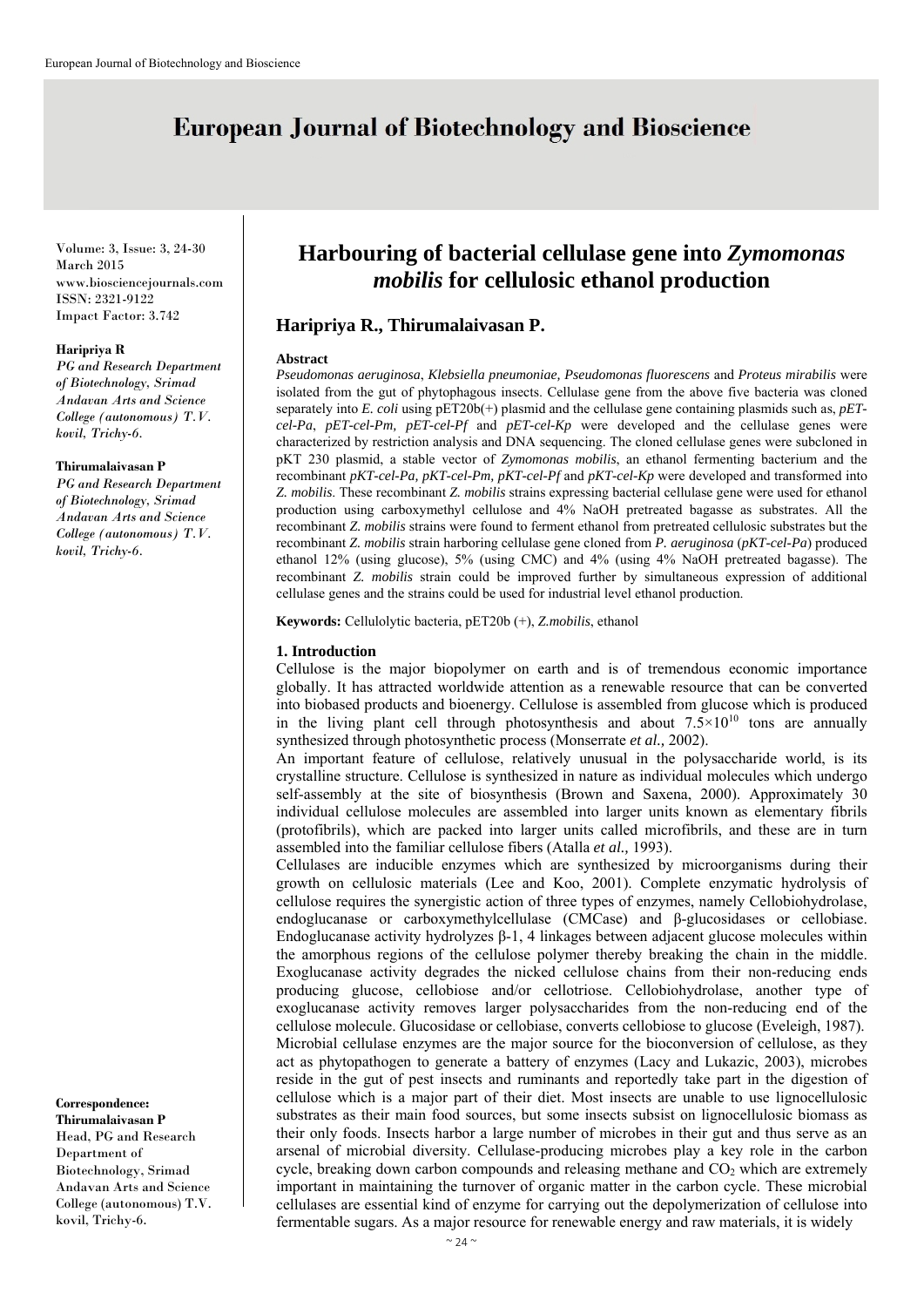used in the bioconversion of renewable cellulosic biomass. Glucose, from appropriate hydrolysis of this cellulosic biomass under the treatment of advanced biotechnology can be used in different applications such as production of fuel ethanol, single cell protein, feed stock, industrially important chemicals and so on.

Several organisms (such as fungi and bacteria) are also known to produce small quantities of ethanol. However these organisms produce in addition to ethanol other undesirable products, hence they are not suitable for alcohol production. Fermentation is often most active under anaerobic conditions, when carbohydrate is converted into ethanol and acetaldehyde. The organisms of primary interest to industrial operations in fermentation of ethanol include *Saccharomyces cerevisiae, S. uvarum, Schizosaccharomyces pombe* and *Kluyueromyces* sp (Lynd *et al*., 2005).

Apart from fungi, certain bacteria are capable of solubilizing, transforming and minerilisation of lignocelluloses. Stability of fungi are not good in practical treatment under extreme environmental and substrate condition such as increase in pH, oxygen limitation and substrate concentration whereas bacteria are worthy of being studied for their cellulolytic potential due to their immense environmental adaptability and biochemical versatility. In addition to the cellulase production from bacteria can be an advantage as the enzyme production rate is normally higher due to bacterial high growth rate. Thus, enhancing the activity of bacterial cellulase enzyme and reducing its production cost are two key issues in the enzymatic hydrolysis of cellulosic materials. Genetic engineering techniques are being used to clone the bacterial cellulase coding sequences into bacteria, yeasts, fungi, plants and animals to create new cellulase production systems with possible improvement of enzyme production and activity (Chandra *et al*., 2007).

Hence, research was carried out to study various cellulolytic bacteria from phytophagous insects, their cellulolytic capability. The present study was also focused to isolate cellulase gene from cellulolytic bacteria isolated from insect gut microflora. The characterization and structural analysis of bacterial cellulase genes were also carried out. The cloned bacterial cellulase genes from five different cellulolytic bacteria such as *Pseudomonas aeruginosa*, *Klebsiella pneumoniae, Pseudomonas fluorescens* and *Proteus mirabilis* were subcloned into pKT230, a *Zymomonas mobilis* vector and introduced into *Zymomonas mobilis*, in order to develop recombinant strains for ethanol production. Thus developed recombinant *Z. mobilis* strains were studied for their capability to both cellulolysis and ethanol production solely from pretreated bagasse.

## **2. Materials and methods**

#### **2.1. Bacterial strains, plasmids and culture conditions**

*Z. mobilis* subsp. *mobilis* MTCC 92, *E. coli* BL 21 and *E. coli* SK1592 were obtained from the Microbial Type Culture Collection and Gene Bank (MTCC), Chandigarh, India. *E. coli* harboring pET 20b  $(+)$  (Amp<sup>R</sup>, T7 expression vector, size of plasmid 3.7 kb) was kindly provided by Dr. S. Krishnasamy, School of Biotechnology, Madurai Kamaraj University, Madurai, India. *Z. mobilis* subsp. *mobilis* was grown on yeast extract medium containing 20% glucose, 0.5% yeast extract, 0.1% ammonium sulfate, 0.1% potassium dihydrogen orthophosphate, and 0.05% magnesium chloride, pH 7, at 30°C with agitation at 100 rpm. *E. coli* SK1592 was grown on Lysogeny agar (Bertani, 1951) supplemented with kanamycin (25 µg/ml)

and streptomycin (25  $\mu$ g/ml) under static conditions at 37°C. *E. coli* (pET 20b (+) was grown on Lysogeny agar with ampicillin (50  $\mu$ g/ml) under static condition at 37°C.

#### **2.2 Collection of insects**

Fifth instar larvae of *B. mori*, that vigorously feed on mulberry leaves were obtained from Central Sericulture Research Institute, Samayanallur, South India. They were reared at room temperature (32  $\pm$ 1°C) and humidity of 82-90% with mulberry leaves as diet. The adult beetle *O. rhinoceros* were collected from the coconut plantation in and around Tiruchirappalli. Tiruchirappalli is situated at the centre of the Tamil Nadu. It is located at an altitude of +78 MSL. Alive adult beetles were collected in plastic containers and taken to the laboratory for a complete microbial analysis.

Termites were obtained from the dead and dry woods in the Anna University, Tiruchirappalli campus. It is located at an altitude of  $+ 78$  meter MSL. The environmental conditions such as, temperature and humidity were  $32 \pm 2$ °C and 80 to 90% respectively. The termite's specimens were identified using morphological charceteristics (Department of Entomology, St. Joseph college of Arts and science, cuddalore, Tamil nadu, India).

#### **2.3 Isolation of cellulolytic bacteria from the gut of phytophagous insects**

The adult beetles of *O. rhinoceros* and *B. mori* were removed, pooled and homogenized with 1 ml of sterile water. The homogenate was serially diluted to 1010 dilution and plated on CMC agar (Luria agar supplemented with 0.6% of carboxy methyl cellulose) (Wood and Bhat, 1988). The plates were incubated at 37°C for 24 h in both aerobic (incubator) and facultative anaerobic condition (candle jar method) (Wenzel et al., 2002; Wagner et al., 2003). Cellulase-producing colonies were detected by the Congo red overlay method (Wood, 1980). The plates were flooded with a 0.1% aqueous Congo red solution for 10 min and washed with 1 M NaCl. A clearing zone around the colony indicated hydrolysis of cellulose. Selection of the most efficient cellulose degrading bacterial colonies was done by determination of reducing sugar production by the Di Nitro Salicylic (DNS) method (Joachim et al., 2002). Crude enzymes (unpurified cellulase enzyme secreted in the culture supernatant of cellulolytic bacteria) were then tested for their abilities to hydrolyze 1 x 1 cm filter paper (Whatman No.1). Filter paper was placed in 0.2 M sodium acetate buffer (pH 5.8). Each reaction was prepared in two sets for incubation at  $30^{\circ}$ C and  $50^{\circ}$ C by mixing 1 ml culture supernatants with 1 ml buffer, incubated for 1 h. After incubation, reducing sugar was measured. Experiments were performed in triplicates and mean values were calculated using the formula, filter paper activity  $(FPU)$  units/ml = 0.37/(enzyme) releasing 2.0 mg of glucose (Ghose, 1987).

#### **2.4. Identification of bacterial isolates**

The isolated cellulolytic bacterium was identified using standard biochemical methods (Sneath et al., 1984) and 16S rRNA typing. The 16S rRNA gene sequence of the isolates were compared with 16S rRNA sequences in the European Molecular Biological Laboratory (EMBL) database, GenBank (GB, Germany) and the Data Base of Japan (DBJ) and analysed using the BLAST algorithm (Altschul et al.,1997) available at NCBI (National Centre for Biotechnology Information). The bacteria were identified as *P. aeruginosa*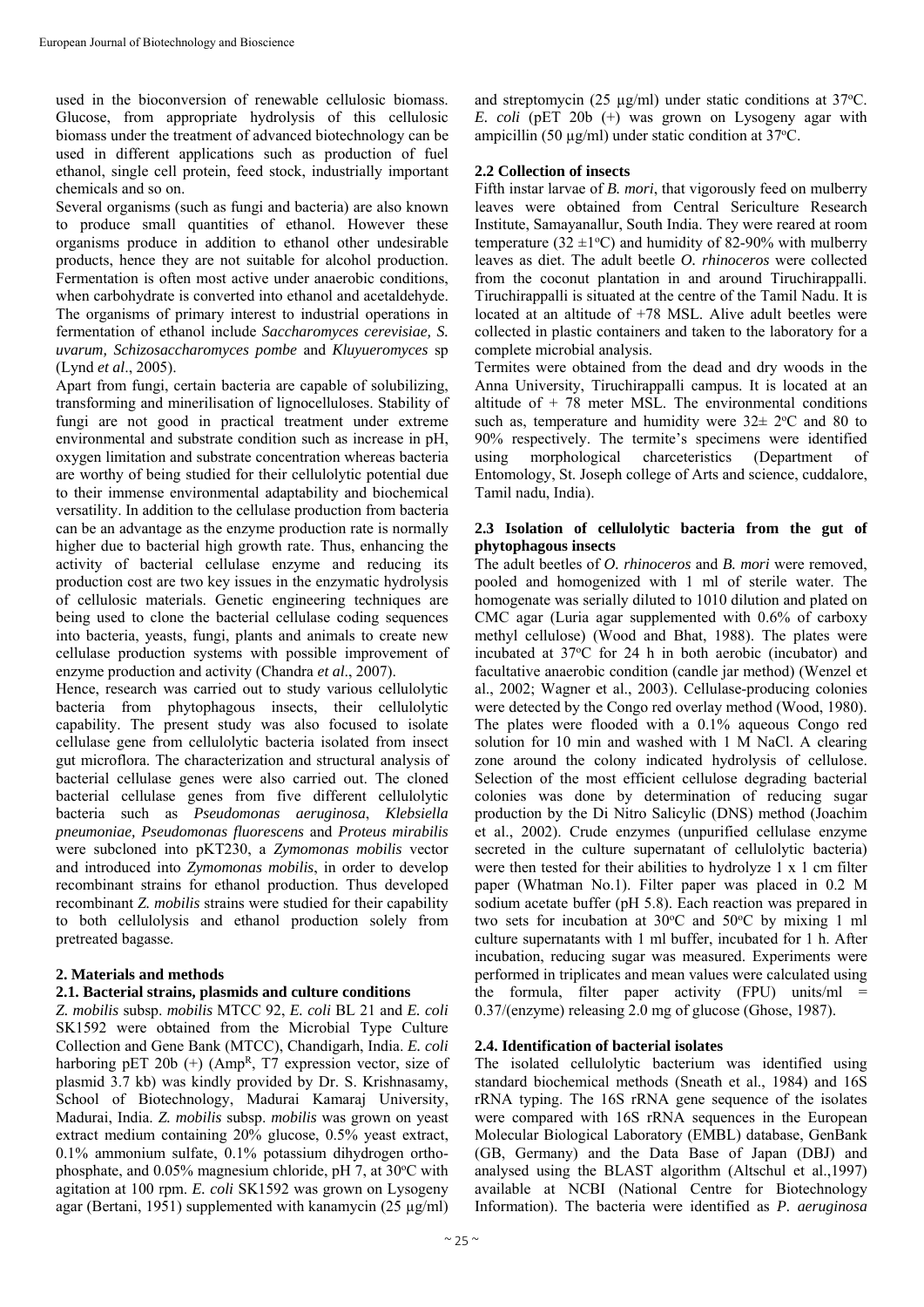(GU213909)*, K. pneumoniae* (HQ231794)*, P. fluorescens* (HQ231795) and *P. mirabilis* (HQ231796).

#### **2.5. Cloning of the cellulase gene**

Chromosomal DNA were isolated from *P. aeruginosa, K. pneumoniae, P. fluorescens* and *P. mirabilis* as described by Sambrook and Russel (2003) and pET 20b (+) plasmid DNA was isolated by the alkaline sodium dodecyl sulfate method as described by Birnboim and Doly (1979). *P. aeruginosa, K. pneumoniae, P. fluorescens* and *P. mirabilis* DNA and pET 20b (+) plasmid DNA were digested with *Bam*HI (Fermentas, USA) at 37°C for 2 h. A total of 0.5 µg of plasmid DNA and 2.5 µg of chromosomal DNA digested with *Bam*HI were mixed and ligated with  $T_4$  DNA ligase (Fermentas, USA) overnight at 12°C. The ligation mixture was used to transform *E. coli* strain BL 21. Transformants were plated onto Lysogenic agar containing 0.6% of CMC and ampicillin (50 µg/ml) and grown at 37°C. The plates were flooded with 5 ml of aqueous solution of Congo red (1 mg/ml), incubated for 30 min and washed a few times with 5 ml of 1 M NaCl (Wood, 1980). Colonies surrounded by a clear zone were considered cellulase positive. Plasmid DNA from cellulolytic clones were digested with *Bam*HI and the insert DNA was eluted from the gel using a DNA extraction kit (Fermentas, USA), ligated into the *Bam*HI site of pKT230 and transformed into *Z. mobilis* (Goodman et al., 1984). Transformants of *Z. mobilis* producing cellulase enzyme were screened by the Congo red overlay method (Wood, 1980). Intracellular cellulase activity was determined using the method described by Vadehra et al. (1965). Localization of enzyme activities was assayed by the sucrose/EDTA method of Willis et al. (1974). The production of reducing sugars from cellulose was measured by the DNS method (Joachim et al., 2002).

#### **2.6. Pretreatment of cellulosic substrates for ethanol production**

Bagasse (sugar cane) was cut into pieces of approximately 1 cm, ground using mortar and pestle. The ground bagasse was washed with boiling distilled water for 30 min and dried in the oven at 80°C, powdered using mixer grinder. One to 10% NaOH was used to pretreat bagasse. The different fractions of pretreated bagasse were thoroughly washed with distilled water and dried at 60°C for 48 h (Ram and Seenaya, 1991). The pretreated bagasse was subjected to Fourier Transform Infra Red Spectroscopy (FTIR) in order to study the lignin digestion by pretreatment along with untreated substrates as control. Two milligram of pretreated bagasse was mixed with 200 mg of spectroscopic grade KBr and FTIR spectra were recorded using a Nicolet 520P spectrometer with detector at 4 cm-1 resolution and 20 scans per sample (Hinterstoisser and Salmean, 2000) were carried out. Crystallinity of the cellulose was analysed by the X-ray Diffraction method (Zhao et al., 2007).

#### **2.7. Ethanol production from cellulosic substrates**

One millilitre of recombinant *Z. mobilis* was inoculated into medium containing 1 g of 4% NaOH-pretreated bagasse, 0.5% yeast extract, 0.1% ammonium sulfate, 0.1% potassium dihydrogen ortho-phosphate, and 0.05% magnesium sulfate. The cultivation was done in a round bottom flask connected with a U-tube. The outlet was fitted with a test tube containing  $Ca(OH)_2$  to maintain anaerobic conditions and pH of the fermentation medium (Fogel et al., 1982; Jeffers, 2000). The

culture was allowed to grow for three days at  $30^{\circ}$ C, pH 7 with agitation at 100 rpm. The ethanol was distillated at 78.5°C (Jeffers, 2000). A 0.5-ml aliquot of distillate was added to 4.5 ml of potassium dichromate solution  $(3.4 \text{ g of K}_2$ Cr<sub>2</sub>O<sub>7</sub>, 19 ml of concentrated  $H_2SO_4$  and 81 ml of  $H_2O$ ) and mixed well in test tubes. The test tubes were incubated at  $60^{\circ}$ C for 15 min, the mixture was filtered and the optical density was measured at 600 nm. Ethanol production was calculated using a standard graph as described by Kiransree et al. (2000). Experiments were performed in triplicates and mean values were calculated.

#### **3. Results and discussion**

#### **3.1. Isolation and characterization of cellulolytic bacteria from** *O. rhinoceros* **and** *B. mori*

Among the 25 cellulase-producing isolates obtained from *O. rhinoceros* and *B. mori* guts, showed the highest cellulose activity as determined by the DNS method. The optimum pH and temperature were 6 to 7 and 30-45°C, respectively (Figs. 1) and 2). These results showed that near neutral pH value was more favourable to cellulase activity in *P. aeruginosa K. pneumoniae, P. fluorescens* and *P. mirabilis*. Two cellulolytic strains isolated from the gut of *O. rhinoceros* were *P. aeruginosa* JV and *K. pneumoniae* JV*. P. aeruginosa* JV showed sequence 99% similarity with *Pseudomonas* sp. GZ1, *Pseudomonas* sp. L29, *Pseudomonas* sp. NR2(2010) phylogenetically and *Klebsiella pneumoniae* JV showed 98% sequence similarity with Bacterium DX120E, *Klebsiella variicola* At-22, *Enterobacteriaceae* bacterium PB29. *Proteus mirabilis* JV and *P. fluorescens* JV were isolated from the digestive tract of *B. mori*. *Proteus mirabilis* JV showed sequence similarity with *Proteus mirabilis* strain FUA1237 (98%), *Proteus vulgaris* (97%), *Proteus mirabilis* strain MA (96%) and *P. fluorescens* JV showed 98% similarity with *Pseudomonas fluorescens* strain YUST-DW18 (98%).

#### **3.2. Cloning of cellulase gene in pET 20b (+) vector**

The plasmid DNA of transformants showing higher cellulolytic activity were isolated and restricted with *Bam*HI enzyme. The sizes of the insert DNA in each cellulolytic clone in the genomic DNA library were determined by restriction analysis. The cellulase gene cloned from *P. fluorescens* contained an insert size of 2.7 kb *Bam*HI fragment. Sequencing of this cloned DNA showed the presence of a 2247-bp open reading frame (HM235919) that encoded a protein with a molecular mass of 80.160 kDa. The predicted amino acid sequence of the gene was 99% identical to that of the cellulase of *Cellvibrio japonicus celC* gene for cellodextrinase C (X61299.1). The cellulase gene cloned from *K. pneumoniae* contained in an insert 1.3-kb *Bam*HI fragment. Sequencing of this insert DNA revealed the presence of a 1107-bp open reading frame (HM174251) that potentially encoded a protein with a molecular mass of 40.88 kDa The predicted amino acid sequence of this gene was 100% identical to that of the cellulase of *K. pneumoniae* cellulase gene (HM235918.1). The cellulase gene cloned from *P. aeruginosa*  contained in an insert of 3 kb *Bam*HI fragment. Sequencing of this insert showed that the presence of a 2883-bp open reading frame (GQ872426) that potentially encoded a protein with a molecular mass of 100.07 kDa. The predicted amino acid sequence was 99–100% identical to that of the glycosyl hydrolase family of *Teredinibacter turnerae* T7901 (CP001614.2). The recombinant cellulase producing *E. coli* harbored a *Proteus mirabilis* derived 1.7-kb *Bam*HI fragment.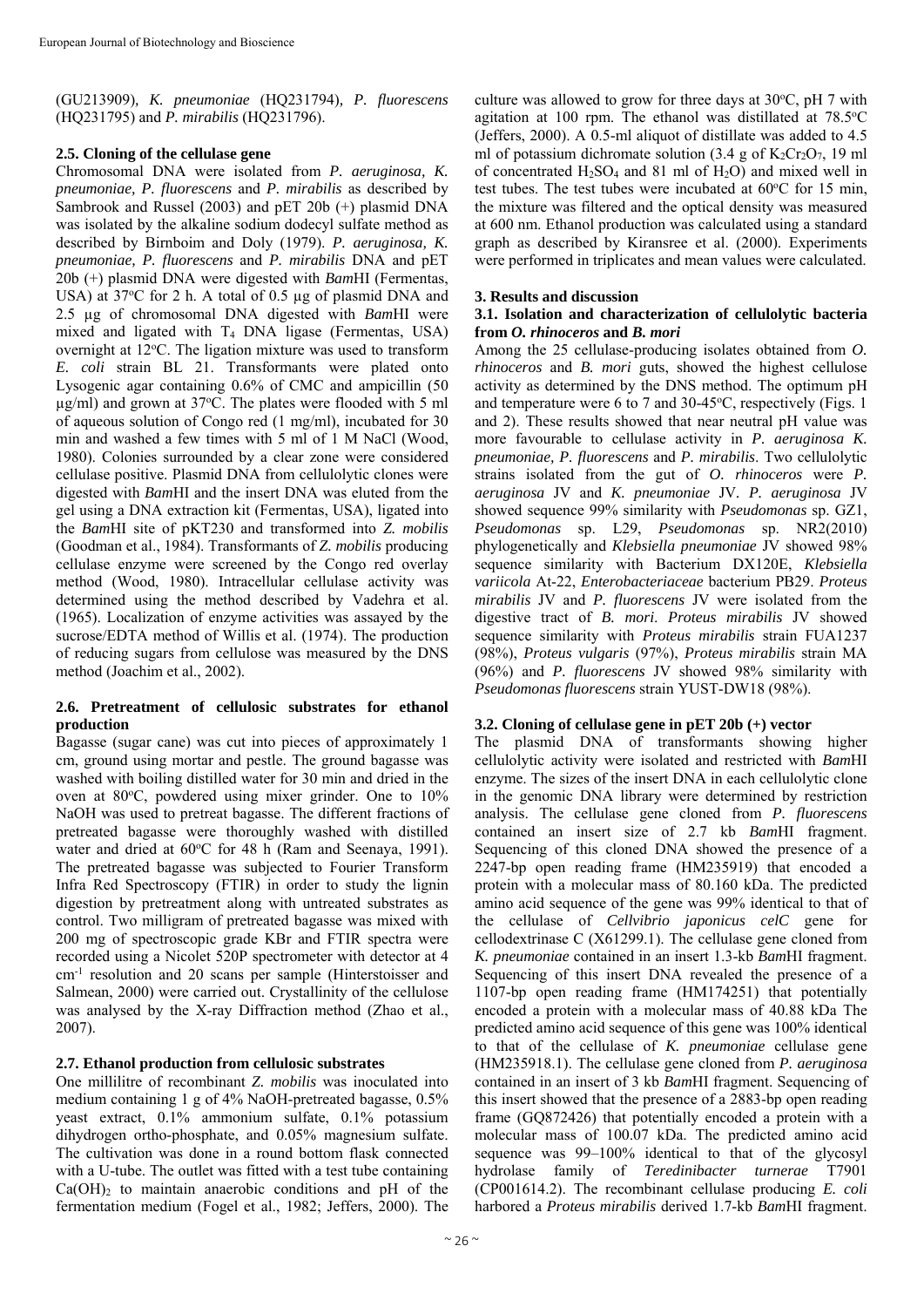Sequencing of this insert revealed the presence of a 1053-bp open reading frame (HM235922) that potentially encoded a protein with a molecular mass of 40.54 kDa. The predicted amino acid sequence was 100% identical to that of the putative cellulase family of *P. mirabilis* (AM942759.1). The *E. coli* cells containing the cellulase genes from different cellulolytic bacteria exhibited cellulase activity comparable to that of wild type cellulolytic bacteria from which the cellulase genes were isolated. Clearing zone around the colonies containing cellulase gene was larger than the clearing zone found in wild type colonies of wild type of cellulolytic bacteria. The *E. coli* cells containing pET-cel exhibited cellulase activity comparable to that of *P. aeruginosa, K. pneumoniae, P. fluorescens* and *P. mirabilis*. (Table 1). The clearing zones around the colonies containing pET-Cel were larger than the clearing zones found in wild type colonies of *P. aeruginosa, K. pneumoniae, P. fluorescens* and *P. mirabilis*.. High copy number  $(-40)$  of pET 20b  $(+)$  might be the reason for the higher expression of the cellulase in *E. coli* (Gunasekeran and Kemp, 1999). The maximum endoglucanase activity of pETcel-Pa recorded, with CMC as a substrate was 0.207 FPU/ml at pH 6.0, Temperature 40°C (Table 1).

## **3.3. Pretreatment of cellulosic substrates**

The digestibility of NaOH-treated lignocellulosic materials increased from 14% to 55% with the decrease of lignin content from 55% to 20%. However, no effect of dilute NaOH pretreatment was observed for lignocellulose with lignin content greater than 26%. Dilute NaOH pretreatment was also effective for the hydrolysis of straw with relatively low 10– 18% lignin content (Bjerre et al., 1996). Treatment with 4% NaOH released the maximum cellulose content from bagasse (Table 2). FTIR spectroscopy is an ideal technique to find out the impact of variations in the pretreatments on the chemical structure of the cellulose and it can also be used for determining the chemical components in a mixture (Proniewicz et al., 2001). FTIR spectra were dominated by the peaks at 3356 and 1058 cm-1 that correspond to the stretching vibration of O– H and C–O in cellulose. Lignin (1500–1599  $\text{cm}^{-1}$ ) and hemicelluloses (1642 cm<sup>-1</sup>) peaks (Sun et al., 2004) were absent in pure cellulose powder and in 4% NaOH pretreated bagasse (data not shown). The crystallinity index of 4% NaOH-treated bagasse was  $0.52 \pm 0.13$ . The NaOH-treated sample exhibited a higher crystallinity as the alkaline treatment removed the non-cellulosic polysaccharides more efficiently and also hydrolyzed the amorphous domains in the microfibrils (Zuluaga et al., 2007).

#### **3.4. Transforming cellulase gene containing DNA fragment into** *Z. mobilis*

The cellulase gene-containing DNA fragments were cloned into vector pKT230 and transformed into *Z. mobilis*. A small but distinctly clear halo appeared around the clones indicating endoglucanase production. Congo red interacts with (1,4)-b-Dglucans and (1,3)-b-D-glucans and a clearing zone around the colony on the agar medium indicates the hydrolysis of cellulose. The cellulase activity of the recombinant *Z. mobilis* (5.79 IU/g) was lower than that of *E. coli* pET-Cel. This might be due to a lower copy number (12) of pKT230 in *Z. mobilis*

when compared to pET 20b (+) vector (40 copies in *E. coli*) (Bagdasarian et al., 1981). As observed with the *E. chrysanthemi* endoglucanase expressed in *Z. mobilis* harbouring the recombinant pKT230 (Goachet et al., 1989), most of the endoglucanase activity was detected in the cellular fraction of recombinant *Z. mobilis* (Fig. 3). Present results favoured the hypothesis of a periplasmic location of the enzyme. Consequently, it is assumed that the excretion signals from *P. aeruginosa, K. pneumoniae, P. fluorescens* and *P. mirabilis* were correctly recognized in *Z. mobilis*. A similar situation was observed with Fig. 2. Filter paper (total cellulase) activity of *Enterobacter cloacae* from temperatures 30 °C to 45 °C. the *Bacillus licheniformis* a-amylase (Goachet et al., 1990), which was also exported through the inner membrane of *Z. mobilis*. It is not known whether the release of cellulase into the culture medium is due to an active secretion mechanism or to an increased leakiness of the outer membrane at the end of the growth phase, possibly caused by the production of ethanol (Goachet et al., 1990).

The cellulase genes from *C. uda* (Misawa et al., 1988), *B. subtilis* (Yoon et al., 1988), *P. fluorescens* (Lejeune et al., 1988) and *Ruminococcus albus* (Yanase et al., 2005) were cloned into *Z. mobilis*. No attempt was made for ethanol production from cellulosic materials using the above constructed *Z. mobilis* strains due to low level expression of the cellulase. Recombinant *Z. mobilis* with b-glucosidase gene was also reported to produce a little amount of ethanol from cellulosic substrates (Su et al., 1989). *Z. mobilis* harboring a plasmid with a cellulase-encoding DNA from *Enterobacter cloacae* JV was able to utilize CMC and NaOH-treated bagasse as substrates for ethanol production (Vasan et al., 2011). In the present work, the recombinant *Z. mobilis* strain was found to have and was able to utilize CMC and pretreated bagasse under anaerobic conditions. The wild type *Z. mobilis* produced 12% (V/V) ethanol using yeast extract supplemented glucose as a substrate and no ethanol production was found when only CMC, and pretreated bagasse were used as substrates. But the recombinant *Z. mobilis* (harbouring *P. aeruginosa* cellulase gene) produced 12% (V/V), 5% (V/V) and 4% (V/V) ethanol with yeast extract supplemented with glucose, CMC and 4% NaOH pretreated bagasse respectively as substrates at 72hr. After 72hr the ethanol production decreased. This could be due to the oxidation of alcohol to acetic acid (Swings and De Ley, 1977). Ethanol production using the recombinant *Z. mobilis* is advantageous because, it is capable of both cellulose degradation and ethanol fermentation and hence it could be cultured in a single bioreactor. But in the already available methods, cellulose degradation and ethanol fermentation are carried out separately with two different strains in a sequential manner.

## **4. Conclusions**

*Z. mobilis* harboring a plasmid with a cellulase-encoding DNA from *P. aeruginosa, K. pneumoniae, P. fluorescens* and *P. mirabilis* were able to utilize CMC and NaOH-treated bagasse as substrates for ethanol production under anaerobic conditions. Further improvement in ethanol yield could be achieved by simultaneous expression of a few cellulase genes into the same organism.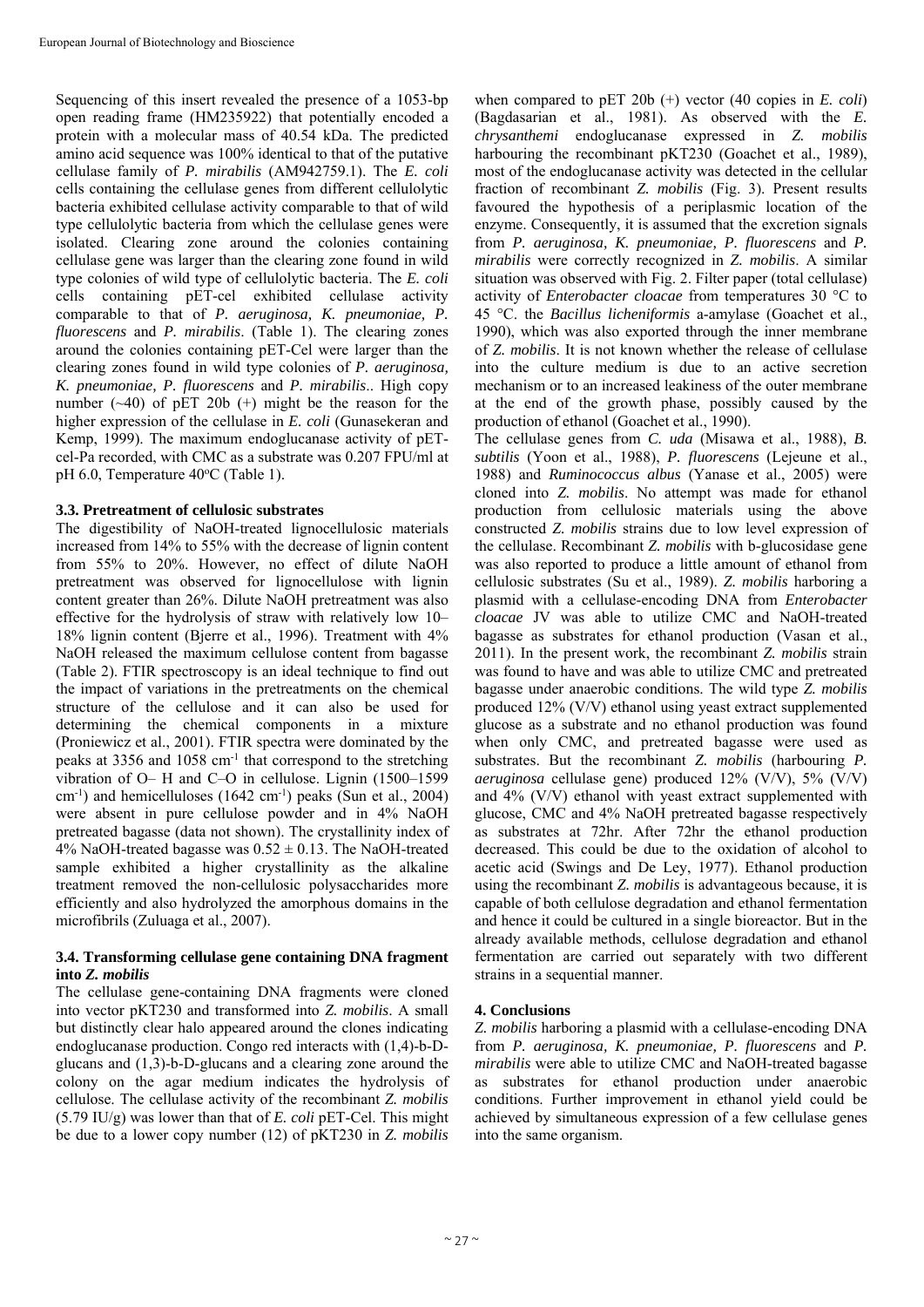

Fig 1: Filter paper (total cellulase) activity of cellulolytic bacteria from pH 4–9.



Temperature

Fig 2: Filter paper (total cellulase) activity of cellulolytic bacteria from temperatures 30°C to 50°C.

| <b>Strain name</b>            | <b>Endoglucanase activity</b><br>(IU/ml) | <b>Filter paper</b><br>activity<br>(FPU/ml) | Ethanol production using 4% NaOH treated bagasse<br>$(\frac{9}{6})$ (V/V) |
|-------------------------------|------------------------------------------|---------------------------------------------|---------------------------------------------------------------------------|
| Pseudomonas aeruginosa<br>JV  | $3.01 \pm 0.17$                          | $0.207 \pm 0.11$                            | 1.1                                                                       |
| $pET$ -cel-Pa                 | $3.49 \pm 0.01$                          | $0.171 \pm 0.02$                            | 0.000                                                                     |
| $pKT$ -cel-Pa                 | $3.01 \pm 0.03$                          | $0.152 \pm 0.07$                            | 3.5                                                                       |
| Pseudomonas fluoroscens<br>JV | $2.32 \pm 0.23$                          | $0.179 \pm 0.09$                            | 1.1                                                                       |
| $pET$ -cel- $Pf$              | $5.77\pm 0.03$                           | $0.146 \pm 0.01$                            | 0.000                                                                     |
| $pKT$ -cel- $Pf$              | $4.90\pm 0.06$                           | $0.135 \pm 0.08$                            | 3.0                                                                       |
| Klebsiella pneumoniae JV      | $4.22 \pm 0.16$                          | $0.154 \pm 0.13$                            | 0.9                                                                       |
| $pET$ -cel-Kp                 | $4.3 \pm 0.04$                           | $0.191 \pm 0.03$                            | 0.000                                                                     |
| $pKT$ -cel- $Kp$              | $4.1 \pm 0.08$                           | $0.172 \pm 0.01$                            | 3.0                                                                       |
| Proteus mirabilis JV          | $3.09 \pm 0.15$                          | $0.148 \pm 0.23$                            | 0.85                                                                      |
| $pET$ -cel-Pm                 | $3.53 \pm 0.06$                          | $0.159 \pm 0.05$                            | 0.000                                                                     |
| $pKT$ -cel-Pm                 | $3.01 \pm 0.02$                          | $0.139 \pm 0.04$                            | 2.5                                                                       |
| Z. mobilis                    | 0.000                                    | 0.000                                       | 0.000                                                                     |
| $pET 20 b(+)$                 | 0.000                                    | 0.000                                       | 0.000                                                                     |

|  |  | <b>Table 1:</b> Endoglucanase, filter paper and ethanol activities of bacterial strains. |
|--|--|------------------------------------------------------------------------------------------|
|  |  |                                                                                          |

**Table 2:** Cellulose content for NaOH pretreatment of bagasse.

| Types of pretreatment | % of Cellulose retained |  |  |
|-----------------------|-------------------------|--|--|
| $2\%$ NaOH            | 73.81                   |  |  |
| 4% NaOH               | 78.3333                 |  |  |
| $6\%$ NaOH            | 73.51                   |  |  |
| 8% NaOH               | 67.59                   |  |  |
| 10% NaOH              | 61 11                   |  |  |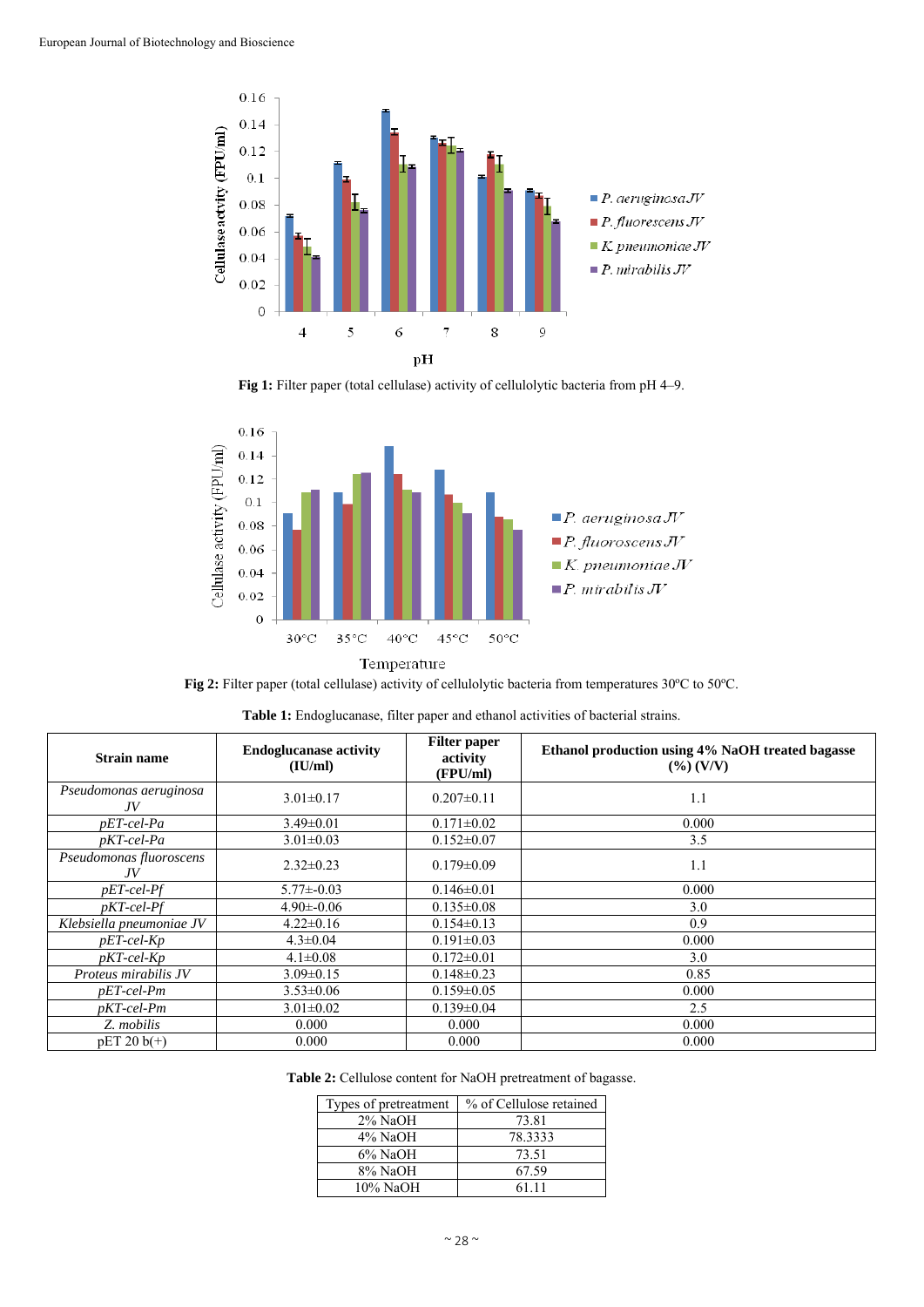

## Location of enzyme

**Fig 3:** Localization of cellulase enzyme activity in recombinant *Z. mobilis*.

#### **References:**

- 1. Altschul SF, Madden TL, Schaffer AA, Zhang J, Zhang Z, Miller W, Lipman DJ. Gapped BLAST and PSI-BLAST: a new generation of protein database search programs. Nucleic Acids Res 1997 25 (17), 3389–3402.
- 2. Anand AAP, Vennison SJ , Sankar SG , Prabhu DIG, Vasan PT, Raghuraman T, Geoffrey CJ and Vendan SE (2010). Isolation and characterization of bacteria from the gut of *Bombyx mori* that degrade cellulose, xylan, pectin and starch and their impact on digestion. *J Insect Sci*  10:1-20.
- 3. Atalla RH, Hackney JM, Ulhin I, Thompson NS**.** Hemicelluloses as structure regulators in the aggregation of native cellulose. Int J Biol Macromol 1993; 15: 109- 112.
- 4. Bagdasarianm MR, Lurz, Ruckertb, FC, Franklin H, Bagdasariamn M, Frey J, Timmis KN. Specific purpose cloning vectors. 11. Broad host-range, high copy-number RSF1010- derived vectors and a host-vector system for gene cloning in Pseudomonas Gene 1981; 16: 237-247.
- 5. Birnboim HC, Doly J. A rapid alkaline extraction procedure for screening recombinant plasmid DNA. Nucleic Acids Res 1979; 7, 1513–1523.
- 6. Brown RM, Saxena.IM, Kudlicka.K. Cellulose biosynthesis in higher plants. Trend Plant Sci 1996; **1**: 149-156.
- 7. Bjerre AB, Olesen AB, Fernqvist T. Pretreatment of wheat straw using combined wet oxidation and alkaline hydrolysis resulting in convertible cellulose and hemicelluloses. Biotechnol Bioeng 1996 49, 568–577.
- 8. Chandra RP, Bura R., Mabee WE., Berlin A, Pan X, Saddler J. N.Substrate pretreatment: The key to effective enzymatic hydrolysis of lignocellulosics, Biofuels 2005;108, 67-93.
- 9. Eveleigh DE Cellulase: a perspective. Philos T Roy Soc B 1987; 321: 435-447.
- 10. Fogel S, Lancione RL, Sewall AE. Enhanced biodegradation of methoxychlor in soil under sequential environmental conditions. Appl Enviro Microbiol 1982; 113–120.
- 11. Ghose TK .Measurement of Cellulase Activities. Pure and Appl Chem 1987; **59**: 257-268.
- 12. Goachet NB, Gunasekaran P, Cami, Baratti JC. Transfer and expression of a *Bacillus licheniformis* amylase gene in *Zymomonas mobilis*. Arch Microbiol 1990; 153 (3), 219– 225.
- 13. Goachet NB, Gunasekaran P, Cami B, Baratti JC. Transfer and expression of an *Erwinia chrysanthemi* cellulase gene in *Zymomonas mobilis* J Gen Microbiol 1989; 135, 893– 902.
- 14. Goodman AE, Strzelecki AT, Rogers PL. Formation of ethanol from lactose by Zymomonas mobilis J Biotech 1984, 219–228.
- 15. Gunasekera D, Kemp RG. Cloning, sequencing, expression, and purification of the C isozyme of mouse phosphofructokinase. Protein Expr Purif 1999 16: 448-53.
- 16. Haripriya R, Selvaraj C, Naveen Raj D, Kirubakaran SA, Muthukumar V , Thirumalaivasan P. Pretreatment of cellulosic waste materials. Eur J Biotech Biosci 2014; 2(4):04-13
- 17. Hinterstoisser, B, Salmean, L, 2000. Application of dynamic 2D FTIR to cellulose.Vibrational Spectroscopy 22, 111–118.
- 18. Jeffers, J. Preparation of Ethanol by Fermentation. Modular Laboratory Program in Chemistry, Chemical Education Resources, Palmyra, PA, 2000 pp. 1–16.
- 19. Joachim K, Grasser R., Vogel HPK. Determination of xylanase, glucanase and cellulase activity. Anal Biochem 2002; 374, 80–87.
- 20. Kiransree N, Sridhar M., Rao VL. Characterization of thermotolerant, ethanol tolerant fermentative Saccharomyces cerevisiae for ethanol production. Bioprocess Eng 2000; 22, 243–246
- 21. Lacy GH, Lukazic FC 2003.In plant pathology: concepts and laboratory exercises, CRC press, PP 48-52.
- 22. Lee SM, Koo YM J Microbiol 2001; 11:229-233
- 23. Lejeunea A, Eveleigh DE, Colson C. Expression of an endoglucanase gene of *Pseudomonas jluorescens* var. *cellulosa* in *Zymomonas mobilis.* FEMS Microbiol Lett 1988; 49: 363-366.
- 24. Lynd L, Zyl W, Mcbride J, Laser M. Consolidated bioprocessing of cellulosic biomass: an update. Curr Opin Biotechnol 2005; 16, 577-583.
- 25. Misawa N, Okamoto T, Nakamura K. Nucleotide sequence of the 2.7 kb plasmid of *Zymomonas mobilis* ATCC10988 J Biotechnol 1988; **7:** 167–178.